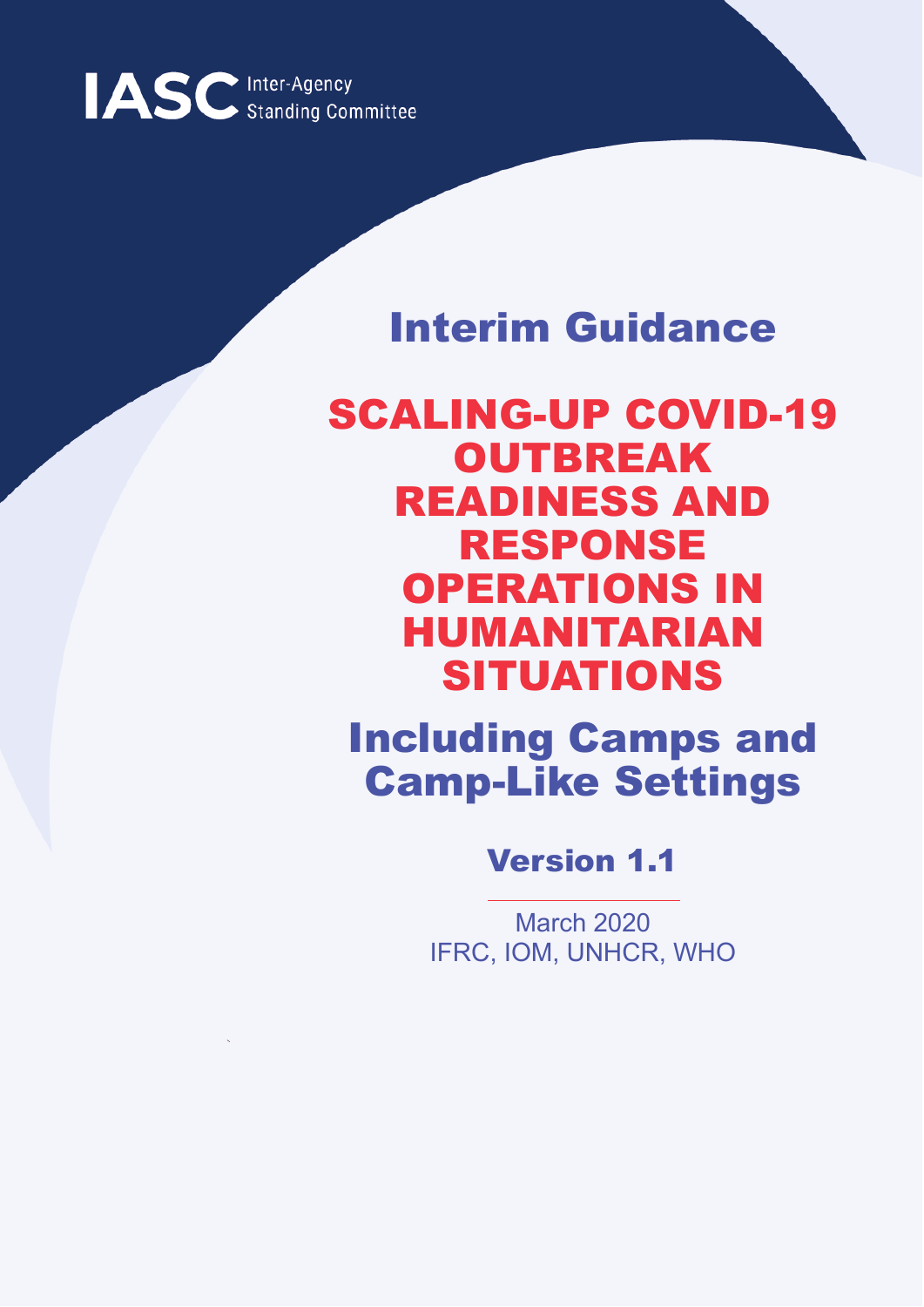### **Interim Guidance**

### **Scaling-Up Covid-19 Outbreak Readiness and Response Operations in Humanitarian Situations, Including Camps and Camp-Like Settings**

People affected by humanitarian crises, particularly those displaced and/or living in camps and camp-like settings, are often faced with specific challenges and vulnerabilities that must be taken into consideration when planning for readiness and response operations for the COVID-19 outbreak. They are frequently neglected, stigmatized, and may face difficulties in accessing health services that are otherwise available to the general population. In the context of this Interim Guidance, the people in humanitarian situations affected by this guidance may include internally displaced persons (IDPs), host communities, asylum seekers, refugees and returnees, and migrants when in similar situations. While further adaptations might be needed for some population groups, including those living in slums this interim guidance is issued to assist field staff to immediately respond to urgent needs,

It is of extreme importance from a protection, human-rights and public health perspectives, that people affected by humanitarian crises are included in all COVID-19 outbreak readiness and response strategies, plan and operations. There is a strong public health rationale to extend all measures to everyone, regardless of status and ensuring inclusiveness.

#### **OBJECTIVES**

This Interim Guidance addresses specific needs and considerations required in humanitarian situations, including camps and camp-like settings and the surrounding host communities, in scaling-up readiness and response operations for the COVID-19 outbreak through effective multi-sectoral partnership. The Guidance is developed in alignment with the WHO COVID-19 Strategic Preparedness and Response Plan (link: [https://www.who.int/publications-detail/strategic-preparedness-and-response-plan-for-the-new-coronavirus\)](https://www.who.int/publications-detail/strategic-preparedness-and-response-plan-for-the-new-coronavirus), and WHO Technical quidance for COVID-19 [\(https://www.who.int/emergencies/diseases/novel-coronavirus-](https://www.who.int/emergencies/diseases/novel-coronavirus-2019/technical-guidance)[2019/technical-guidance\)](https://www.who.int/emergencies/diseases/novel-coronavirus-2019/technical-guidance), particularly in relation to the following objectives:

- 1. Limit human-to-human transmission, including reducing secondary infections among close contacts and healthcare workers, preventing transmission amplification events, strengthening health facilities
- 2. Identify and provide optimised care for infected patients early
- 3. Communicate critical risk and information to all communities, and counter misinformation
- 4. Ensure protection remains central to the response and through multi-sectoral partnerships, the detection of protection challenges and monitoring of protection needs to provide response to identified protection risks
- 5. Minimize social and economic impact through multi-sectoral partnerships.

This Interim Guidance is intended for field coordinators, camp managers and public health personnel, as well as national and local governments and the wider humanitarian community working in humanitarian situations, including camps and camp-like settings, who are involved in the decision making and implementation of multi-sectorial COVID-19 outbreak readiness and response activities – the Guidance is therefore relevant for all Humanitarian Clusters and their partners.

For simplicity, these humanitarian situations, including camps and camp-like situations shall be referred to as collective sites from hereon in the document. More specific guidance in relation to persons living in slums may be sought from UN Habitat. While this Guidance emphasises the importance of ensuring that all people affected by humanitarian crises are included in such readiness and response operations, it does recognise the increased risk for populations living in collective sites.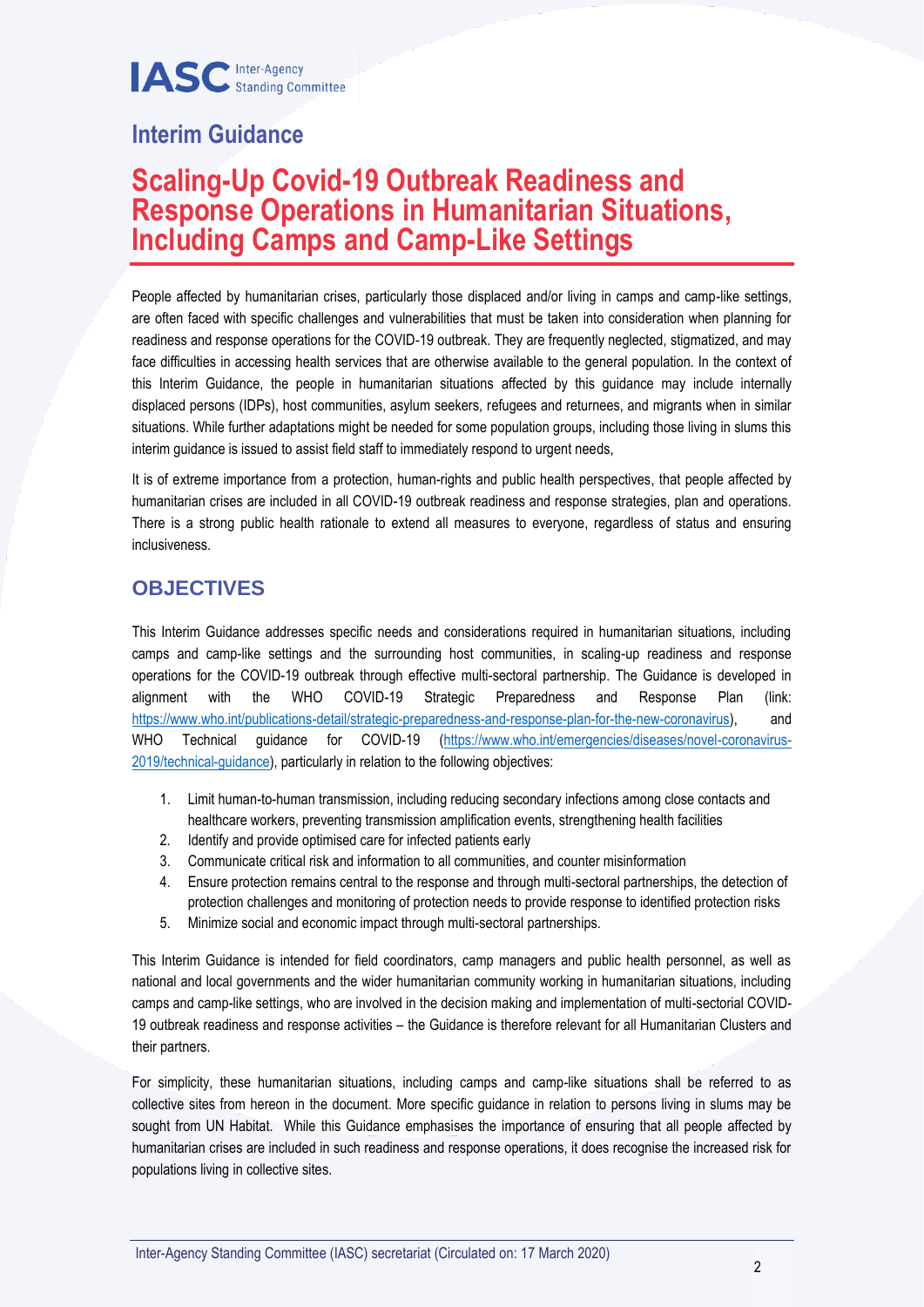### **IASC** Inter-Agency **SPECIFIC CONSIDERATIONS FOR COLLECTIVE SITES**

While human rights apply to all people in humanitarian situations, their legal status and their living and accommodation arrangements may be inhibiting factors to their full enjoyment of their rights. This requires special considerations for inclusion in national and local COVID-19 readiness and response operations:

- The legal status of people affected by humanitarian crises, whether recognized or unrecognized, regular or irregular, may determine their level of, ability and willingness to access to health care and other services, the availability of culturally and linguistically-sensitive services to them, and their utilization of these services based on other social determinants (discrimination, criminalization, exploitation, etc.).
- Although many people in humanitarian situations find individual accommodation in predominantly urban areas, the living arrangements of some of them may include high-density formal or informal collective sites, such as camps, reception/ transit/ evacuation centres, collective centres or informal and spontaneous settlements and urban slums, all of which may be of a temporary/ transitory or long-term nature. These settings require adaptations to multi-sectorial the COVID-19 readiness and response measures implemented for the general population. For more information on how to address the needs of persons living in slums, please refer to existing UN-Habitat guidance.
- In regards to food distributions in camps and camp-like settlements and collective sites, these Guidelines should be read in conjunction with the Standard Operating Procedures developed by WFP and partners on how to adjust food distributions in the context of the COVID-19 outbreak.

People living in collective sites are vulnerable to COVID-19 in part because of the health risks associated with movement/ displacement, overcrowding, increased climatic exposure due to sub-standard shelter, and poor nutritional and health status among affected populations. This may also be exacerbated by modalities of services/ assistance provision, which can involve large crowds. While adaptations of site plans may not be feasible, maximizing site planning for better distancing among residents and crowd management, adherence to infection prevention and control (IPC) standards, strong risk communication and community engagement (RCCE) and a good surveillance system to detect initial cases early can greatly reduce the propensity for COVID-19 to spread within such settings. Appropriate case management can reduce mortality among those infected with the virus.

#### **PROTECTION CONSIDERATIONS**

Health is a human right protected by articles in Human Rights Law [\(https://www.un.org/en/universal-declaration](https://www.un.org/en/universal-declaration-human-rights/index.html)[human-rights/index.html\)](https://www.un.org/en/universal-declaration-human-rights/index.html), in the WHO Constitution [\(https://www.who.int/governance/eb/who\\_constitution\\_en.pdf\)](https://www.who.int/governance/eb/who_constitution_en.pdf), the 1951 Refugee Convention [\(https://www.unhcr.org/3b66c2aa10\)](https://www.unhcr.org/3b66c2aa10) and in other relevant Declarations, Resolutions and Frameworks. All States have an obligation to protect and promote this right for all persons on their territory, without discrimination.

Due to particular vulnerabilities of displaced and other populations living in collective sites and their likely partial or full dependence on local networks, informal livelihood opportunities and markets as well as humanitarian assistance for satisfaction of basic needs, any measures recommended or imposed in the context of COVID-19 outbreak readiness and response activities (e.g. self-isolation requirement, closure of local markets, postponement of food distributions, limitation on free movement in and out of sites) have to be informed by a thorough gender and protection sensitive assessment of the impact on the well-being and satisfaction of basic needs of the men, women, boys and girls affected, and a plan for alternative provision of services and assistance to the individuals as well as the community must be prepared.

Ensure that refugees, asylum seekers, IDPs and migrants who may be present in collective sites are:

- not scapegoated, stigmatized or otherwise targeted with specific, discriminatory measures
- are provided with timely and accurate information in accessible forms and appropriate languages
- are involved in the design of readiness and response plans, polices and strategies and incentivized, including, for example, through the declaration of temporary amnesties, to fully participate.

Travel restrictions may be put in place by individual governments and may be applied to refugees, asylum seekers, IDPs and migrants. Close monitoring is required to ensure that these do not unduly affect the right to access territory and seek asylum, that there is no refoulement based on real or perceived fears of COVID-19 transmission, and that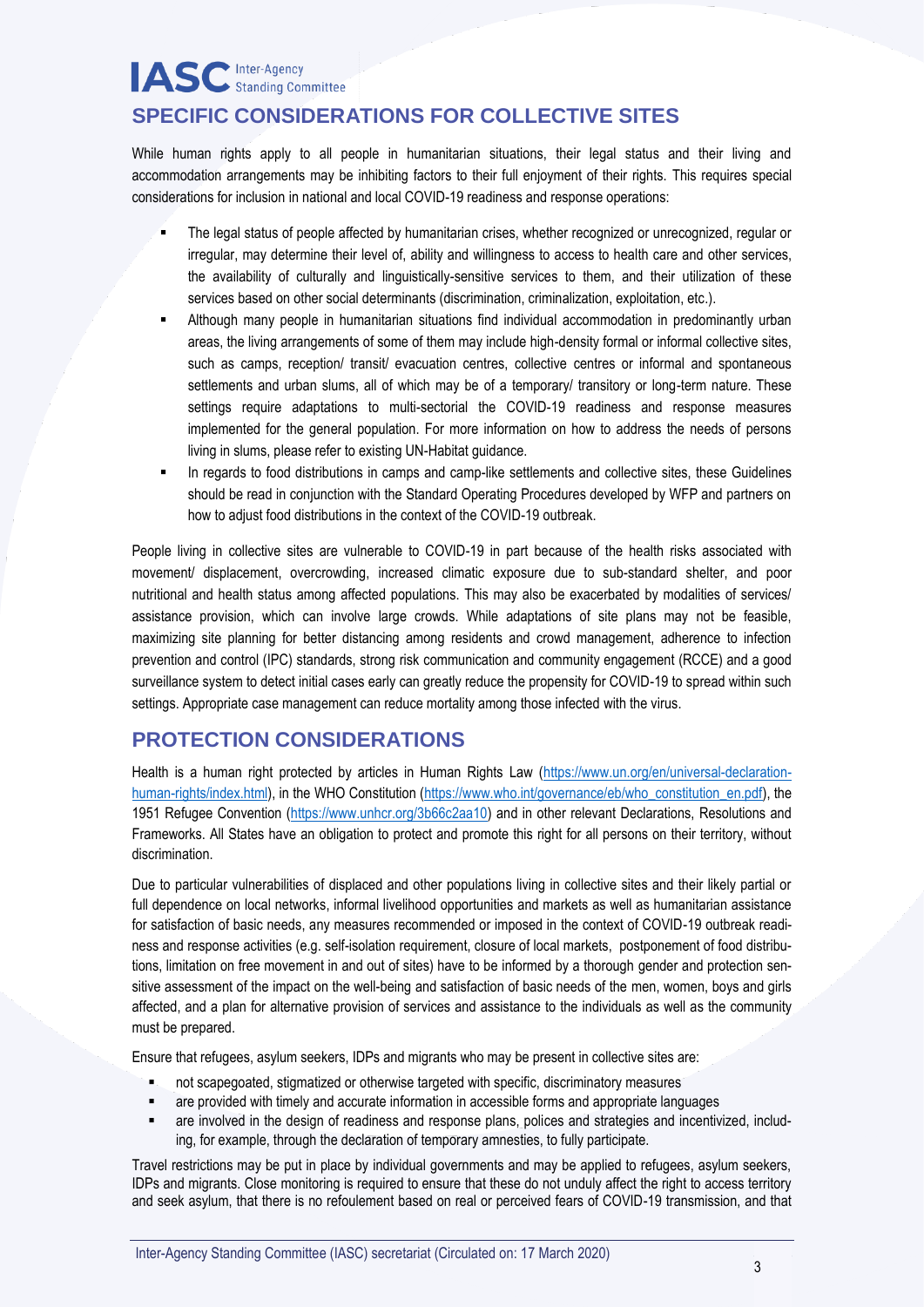#### **IASC** Inter-Agency **Standing Committee**

restrictions on freedom of movement, or other measures instituted by governments, are applied to refugees, asylum seekers, IDPs and migrants in a nondiscriminatory way and in a way that protects their health and wellbeing including Mental health considerations.

#### **I COORDINATION AND PLANNING**

- A site-specific epidemiological risk assessment needs to be conducted to determine the risk of COVID-19 introduction and propagation, based on the national risk assessment, the epidemiological situation of the area where the site is located, the travel and trade connections between the site, its host communities and areas reporting COVID-19 cases, as well as the characteristics of the site which may act as amplifiers of transmission.
- The coordination of COVID-19 outbreak readiness and response operations in collective sites needs to be aligned with existing humanitarian coordination mechanisms across clusters already in place at national, local and site levels where possible.
- Specific COVID-19 outbreak readiness and response plan needs to be developed for each collective site, in alignment with national and local plans, and be based on the prevailing risks, capacities and gaps present at the site level. It should articulate which measures need to be put in place and how these will be implemented. A multi-disciplinary outbreak response team needs to be established to implement this plan, with a clear distribution of roles and responsibilities, and lines of communication and reporting. Should a team already be in place, it needs to be re-oriented to COVID-19 response, which includes women in decision making for outbreak preparedness and response, and ensures women's representation in camp management and COVID-19 policy spaces.
- A mapping should be undertaken to identify the areas most at risk: areas where people are living in particularly overcrowded conditions, with higher densities, with less space for expansion, more in contact with population at risk or with higher proportion of vulnerable population. Wherever possible, mitigation measures to reduce overcrowding should be put in place: Collective sites in which households are sharing the same shelter should be upgraded as much as possible to achieve minimum shelter standards of personal covered living space and household partitions rather than collective. People living in individual accommodation below minimum shelter standards should be supported to improve those standards, particularly by increasing the covered living space in cases of overcrowding. Vulnerable populations should be prioritized. In places where several households are sharing latrines or cooking facilities, additional facilities should be built to reduce the number of households using the same basic facilities. Additional land should be negotiated to allow for these expansions.
- Measures should be taken for physical re-planning of the site, to the extent possible, taking into consideration adequate IPC, social distancing, crowd management and to prevent large gathering of people. Modalities of service and assistance provision and activities on site (food and other distributions, registration/ enrolment for assistance, education, etc.) need to be planned in light of these measures to prevent the large gatherings and movement of people; alternative means to provide for such need to be considered. This will be of importance when a COVID-19 case is confirmed from the site and/or self-isolation is recommended. Negotiation for additional space for potential isolation needs to be carried out as part of preparedness, ahead of cases being identified.
- Personnel working in collective sites need to understand the risks of COVID-19 introduction and propagation in the site, be trained and monitored on self-protection measures and the rational use of Personal Protection Equipment (PPE) (technical guidance link: [https://www.who.int/emergencies/diseases/novel-coronavirus-](https://www.who.int/emergencies/diseases/novel-coronavirus-2019/technical-guidance)[2019/technical-guidance\)](https://www.who.int/emergencies/diseases/novel-coronavirus-2019/technical-guidance). Personnel with potential risks of exposure to COVID-19 off-site shall not come to work for 14 days since the day of exposure, to prevent contamination to residents and host communities; those experiencing signs and symptoms suggestive of COVID-19 should not be allowed to work at the site either, until COVID-19 is ruled out and/or full recovery is attained. Measures need to be developed to ensure the temporary transfer of responsibilities of affected personnel to their colleagues.
- Should a COVID-19 case be confirmed at a site, personnel and residents who are identified as contacts shall follow the procedures applied by the country for contacts, for self-quarantine and/or monitoring. There should be mechanisms in place to ensure that residents on isolation are able to continue receiving essential services available on site.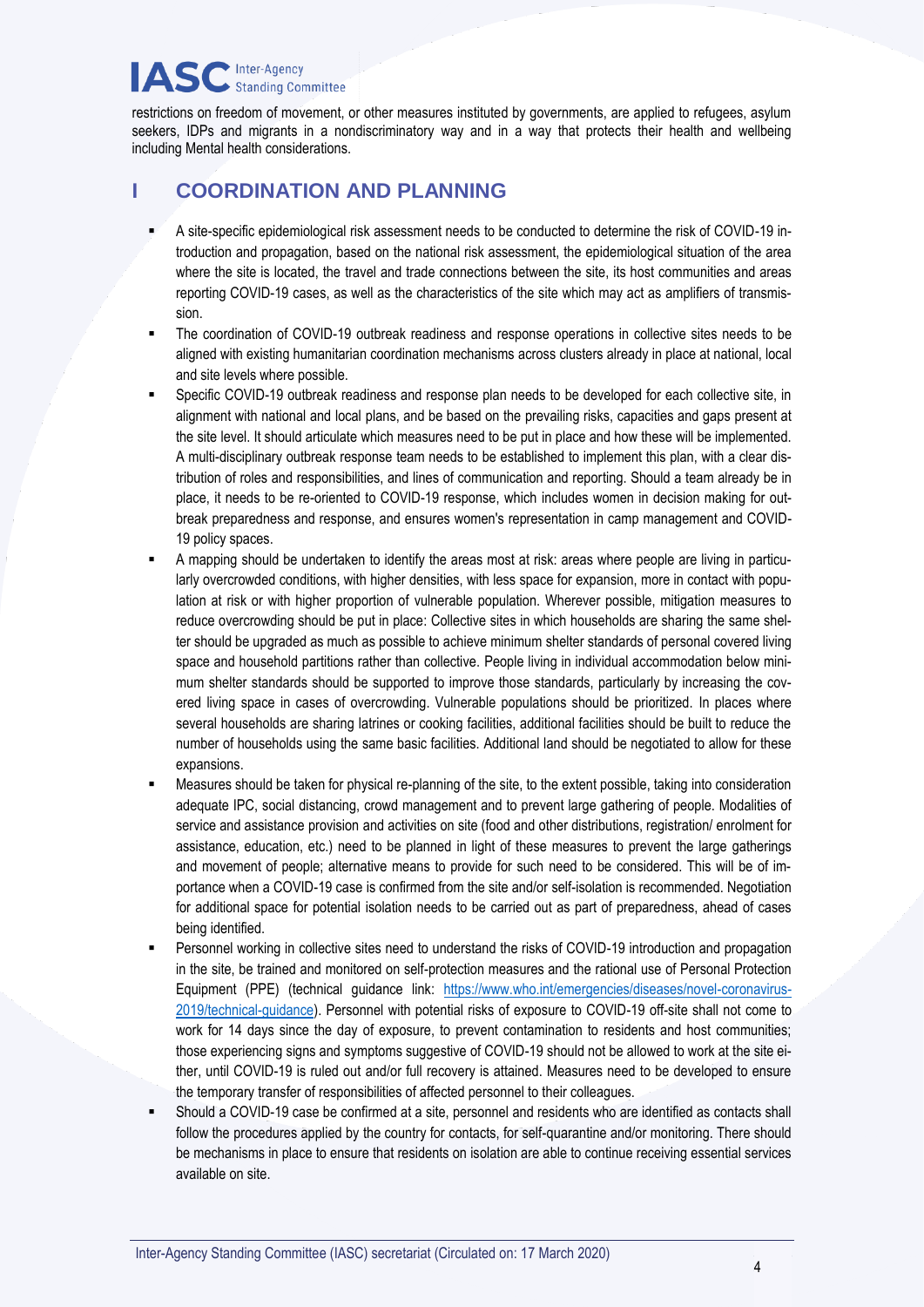# **IASC** Inter-Agency

- Site business continuity plans should be developed for the event of a temporary absence of a significant number of personnel and external disruptions related to COVID-19 propagation, to ensure essential services are maintained at the best extent possible, including through strengthening of community mechanism for governance and self-management.
- Should it be feasible and required, a plan for site decongestion needs to be developed which should be coordinating with all clusters to ensure the availability of hygiene supplies crucial to prevent COVID-19 infections

#### **II** RISK COMMUNICATIONS AND COMMUNITY ENGAGEMENT **(RCCE)**

- Identify and work with local influencers in the site community (such as community leaders, religious leaders, youth and women leaders, health workers, community volunteers) and local networks (women's groups, youth groups, traditional healers, etc.). Where and when possible, work with camp management teams, camp/site committees and/or community leaders to carry out consultations on risk assessment, identification of high-risk population group, existing trusted communication channels (formal and informal), and setting up of surveillance focal points per blocks and sections, as well as community task teams, etc.
- Community mobilization approaches and risk communication information from national and local health authorities and WHO should be used and adapted according to specific information needs, perceptions of site residents in, as well as their host communities. Languages understood, literacy levels, access to communication channels and existing barriers for prevention, within different groups should be taken into consideration when sharing information.
- Provide clear and unequivocal messages focusing on what people can do to reduce risk or which actions to take if they think they may have COVID-19. Do not instill fear and suspicion among the population. Do not use medical language in communication with the general public (for example say 'people who may have COVID-19' instead of 'suspected cases').
- Perceptions, rumours and feedback from camp residents and host communities should be monitored and responded to through trusted communication channels, especially to address negative behaviours and social stigma associated with the outbreak.
- Establish large scale community engagement for social and behaviour change approaches to ensure preventive community and individual health and hygiene practices, in line with the national public health containment recommendations, and ensure that people affected by humanitarian situations are not scapegoated.
- Special arrangements need to be developed in relation to site-specific potential transmission amplification events, such as food distribution and market attendance – all potential transmission amplification events should be identified for specific measures to be developed. Community engagement approaches will be important to facilitate the implementation of measures to reduce the risk of virus transmission during such event. For example, food and other distribution, and market attendance may need to be done in phases to avoid congregation of too many people at once. In situations of community transmission, some activities, such as recreational and other group activities, may need to be temporarily suspended, which will require the cooperation of all residents.
- Awareness raising activities may also represent an opportunity to include joint messaging and an occasion for MHPSS actors to provide psychological first aid (PFA) to alleviate the stress and anxiety resulting from the situation.
- If the response to disease outbreaks such as COVID-19 is to be effective, it is important to ensure that gender norms, roles, and relations that influence women's and men's differential vulnerabilities and status in the societies are considered and addressed
- Additional guidance on RCCE can be obtained from the WHO COVID-19 technical guidance web page (link: [https://www.who.int/emergencies/diseases/novel-coronavirus-2019/technical-guidance\)](https://www.who.int/emergencies/diseases/novel-coronavirus-2019/technical-guidance).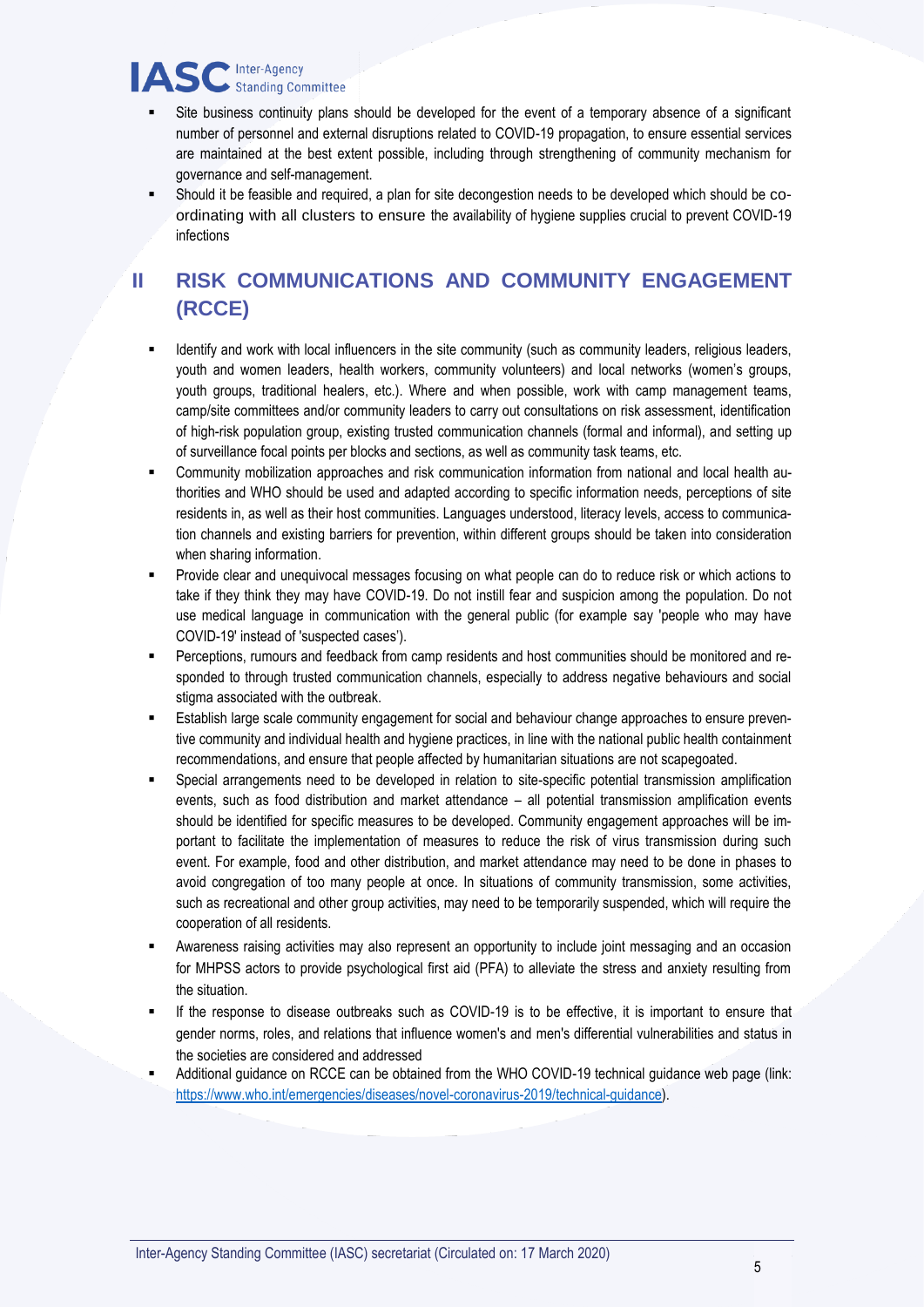## **IASC** Inter-Agency

#### **III SURVEILLANCE, CASE INVESTIGATION AND OUTBREAK RAPID RESPONSE TEAM**

- Epidemiological surveillance, alert notification, case investigation and case reporting need to be implemented in camp settings following national guidelines and WHO's technical guidance (technical guidance link: [https://www.who.int/emergencies/diseases/novel-coronavirus-2019/technical-guidance\)](https://www.who.int/emergencies/diseases/novel-coronavirus-2019/technical-guidance). In refugee settings using UNHCR's health information system the case definitions should be integrated into the list of acute conditions under surveillance based on national or global WHO case definitions. In other settings EWARS should be utilized where it is feasible/ applicable. Regardless of the surveillance tools used, staff need to be trained, case definitions made available, and monitoring and supervision on the application done. Surveillance staff need to be trained on contact tracing arrangements adapted to the collective site, before they detect any case. Once a case is confirmed, proper reporting to national authorities and the IHR focal person(s) need to be done, following national guidelines.
- When a COVID-19 case is confirmed at a collective site, contacts need to be identified and monitored for 14 days, even when quarantine or isolation is not possible. Emphasis should be on restriction of contact with others and limitation of movements outside of home. Of importance in this context is the consideration of negative (or cultural/social) coping mechanisms linked to the scarcity of space in available accommodation and the resulting grouping of people based on other than family relationships (e.g. children and women of several families sleeping together, teenage and single adult men sharing an accommodation). Consideration should also be given to address obstacles to women's and girls' access to support services, especially those subject to violence or who may be at risk of violence in quarantine.
- Community-based surveillance (CBS) should be encouraged whenever it is feasible. Site residents and representatives of host communities are important allies for the early detection of COVID-19 cases in sites and surrounding communities. When cases have been reported from sites and surrounding communities, CBS will be important for contact monitoring, even in the absence of quarantine and isolation. Community health volunteers and other community elements of the site and surrounding communities can be trained on a simplified case definition and alert notification procedures. Case investigation needs to be ensured following alert notification.
- The presence or rapid deployment of an outbreak rapid response team needs to be ensured in collective sites for investigation of alerts and referrals of suspected cases for diagnostics, potential isolation and case management. The team needs to be familiar with the specific considerations related to the site residents and adherence to protection principles.
- The outbreak rapid response team for collective sites needs to also be available to respond to alerts coming from surrounding host communities.

#### **IV INDIVIDUAL HEALTH SCREENING**

- For newly arrived residents at collective sites, individual health screening for target conditions may be provided. This may take place upon first arrival/registration at the border, at the reception centre or at the collective site. If new residents are coming from a place where there is community transmission of COVID-19, or that the exposure to the virus is likely, it is important to ensure that the screening process covers identification of signs and symptoms of COVID-19, as well as the risks of exposure, for example: observation visual signs of respiratory illness, coupled with questions on presence of fever or respiratory symptoms, and questions on history of contact with a potential COVID-19 case.
- Health screening should never depend on temperature measurement alone. It is also critical that subsequent steps for case investigation, diagnostics and initial clinical management be ensured prior to starting any health screening. Temporary isolation needs to be arranged in advance, to keep away individuals meeting the case definition of a suspect case, from all other residents of the site and host community members, until a referral process is completed, or a negative result is obtained.
- Health screening also serves as an opportunity to provide information on prevention measures, important behaviour and habits to maintain.
- Health screening can also serve as an opportunity to identify pregnant and lactating women and to provide information on prevention measures and important behaviour and habits to maintain during pregnancy, delivery and for lactating.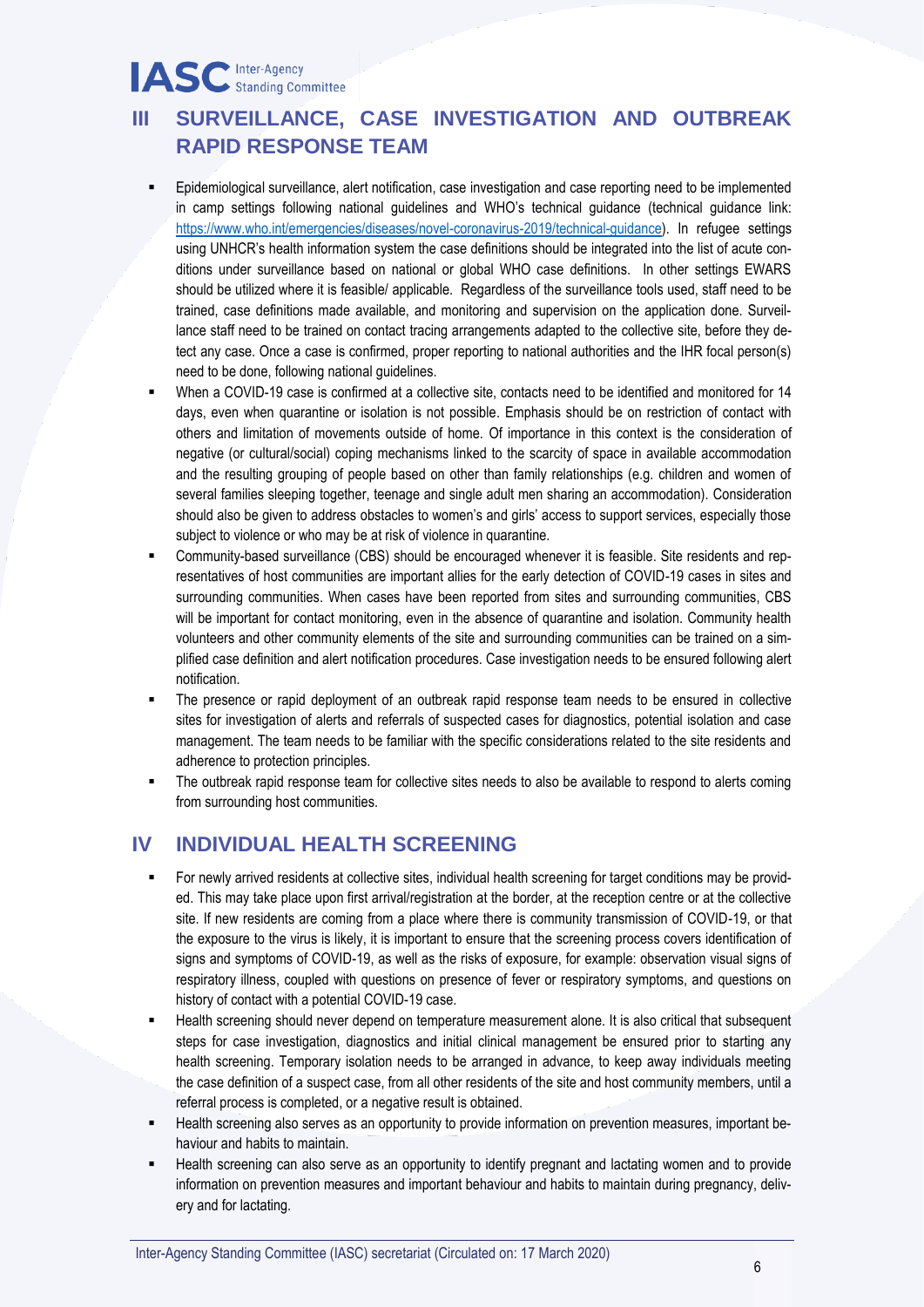### **IASC** Inter-Agency **V LABORATORY SYSTEM**

- An equipped referral laboratory facility needs to be identified for each collective site and its surrounding host community. National protocols shall be followed for safe specimen collection and transportation.
- Specimen collection techniques, viral transport medium, transport materials should be made available at each collective site together with PPE, if the national protocol stipulates on-site sample taking.

#### **VI INFECTION PREVENTION AND CONTROL (IPC)**

- IPC measures need to be developed for households, as well as common spaces tailored to the characteristics of each collective site. Residents need to be engaged to ensure adherence to these measures. Standard IPC protocols need to be followed (technical guidance link: [https://www.who.int/emergencies/diseases/novel](https://www.who.int/emergencies/diseases/novel-coronavirus-2019/technical-guidance)[coronavirus-2019/technical-guidance\)](https://www.who.int/emergencies/diseases/novel-coronavirus-2019/technical-guidance).
- If a health facility is present on-site, IPC measures for health facilities need to be followed [\(https://ec.europa.eu/echo/files/evaluation/watsan2005/annex\\_files/Sphere/SPHERE2%20-](https://ec.europa.eu/echo/files/evaluation/watsan2005/annex_files/Sphere/SPHERE2%20-%20chapter%202%20-%20Min%20standards%20in%20water,%20sanitation%20and%20hygiene%20prom.pdf) [%20chapter%202%20-](https://ec.europa.eu/echo/files/evaluation/watsan2005/annex_files/Sphere/SPHERE2%20-%20chapter%202%20-%20Min%20standards%20in%20water,%20sanitation%20and%20hygiene%20prom.pdf)

[%20Min%20standards%20in%20water,%20sanitation%20and%20hygiene%20prom.pdf\)](https://ec.europa.eu/echo/files/evaluation/watsan2005/annex_files/Sphere/SPHERE2%20-%20chapter%202%20-%20Min%20standards%20in%20water,%20sanitation%20and%20hygiene%20prom.pdf). This needs to ensure a functional triage system, training of staff, materials and supplies, including PPE. WASH services in health facilities are critical and require enhanced minimum standards in handwashing, enhanced water supply, sanitation as well as adapted management of medical waste.

The implementation of all IPC measures will require optimal coordination, planning and supervision with the Health, WASH Shelter and CCCM Clusters and their partners.

#### **VII CASE MANAGEMENT AND CONTINUITY OF ESSENTIAL HEALTH SERVICES**

- Health facilities capable of providing clinical care for suspect and confirmed cases of COVID-19 need to be identified, and the necessary coordination established for referral, treatment and discharge.
- Protocols for the management of suspected cases, isolation and referral need to be developed in alignment with the national protocol and WHO technical guidance (technical guidance link: [https://www.who.int/emergencies/diseases/novel-coronavirus-2019/technical-guidance\)](https://www.who.int/emergencies/diseases/novel-coronavirus-2019/technical-guidance) and adjusted to the level of health services available to the host community. These protocols need to be adapted following the evolution of collective knowledge on COVID-19.
- When necessary and feasible, home-based care for suspect COVID-19 cases can be implemented, following national protocols and WHO technical guidance (technical guidance link: [https://www.who.int/emergencies/diseases/novel-coronavirus-2019/technical-guidance\)](https://www.who.int/emergencies/diseases/novel-coronavirus-2019/technical-guidance). Adequate attention needs to be given to reducing the risk of secondary infection at the household level and adequate support and information should be provided to home care providers with personal protective equipment.
- Measures need to be put in place to ensure routine health services remain available to all site residents and host communities inside the health facility's catchment area. It is important to separate people accessing routine services from suspect and confirmed COVID-19 cases.
- Protocols for the management of COVID-19 in pregnancy and delivery need to be developed, in line with national protocols. For example, in the absence of obstetric complications or risk factors, consideration could be given to advising women to stay at home for early labour if limitation of contacts is feasible (complete selfisolation is not advised for labouring women). Access to emergency obstetric care and skilled birth attendance for all deliveries needs to be ensured for all women and girls in need, including post -partum monitoring. In case isolation of COVID-19 confirmed patients is not possible, the recommended 24-hour post-partum monitoring at health facility level may need to be shortened to reduce the risk of transmission to the mother and newborn.
- If the national authorities recommend self-isolation, it is important from a humanitarian perspective that these measures also t include engagement or monitoring with community health workers or others; as there may be instances where those in self-isolation may deteriorate and not have access to support and care if fully isolated.